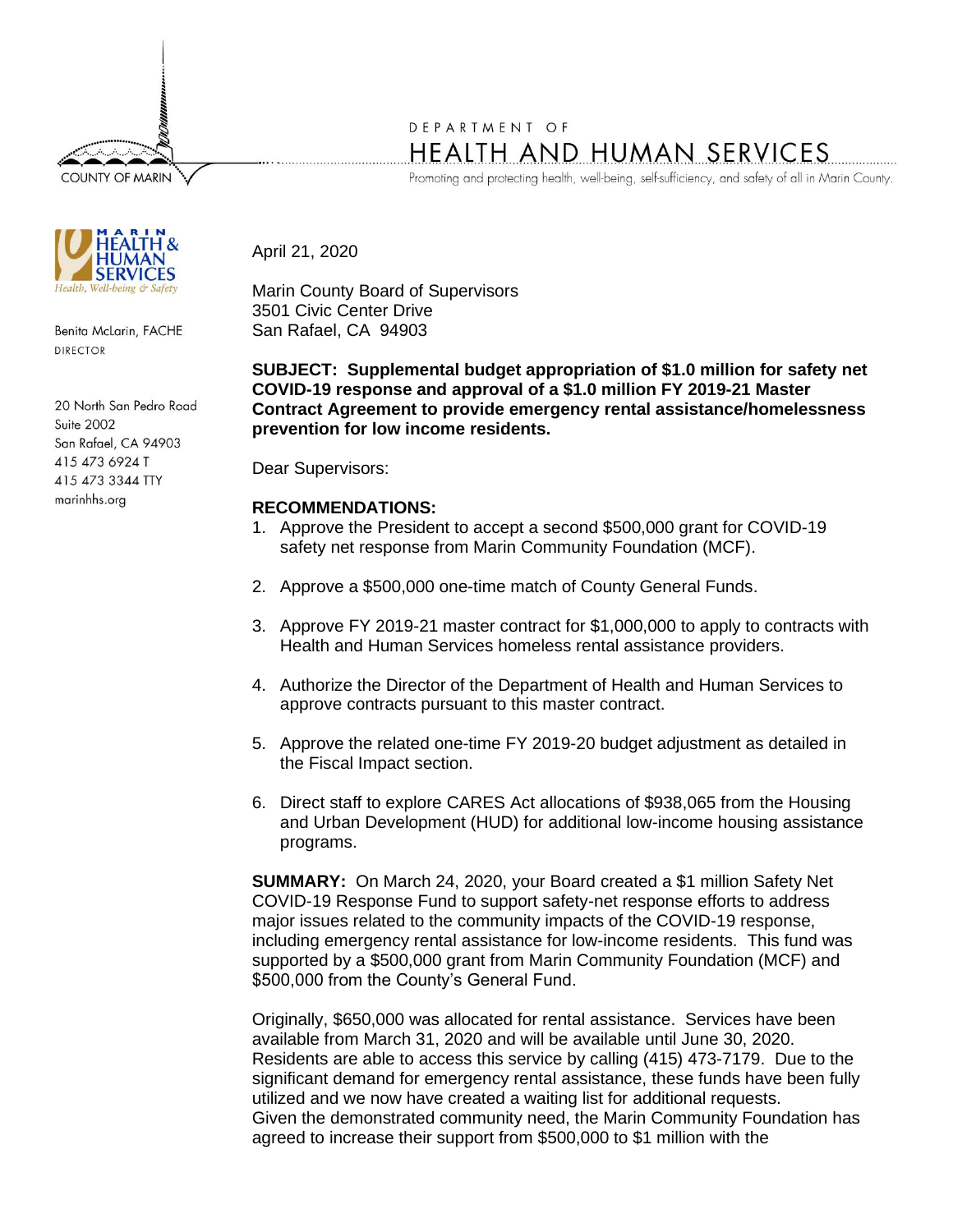understanding that the County would match these additional funds. Therefore, we are recommending that the County accept the additional \$500,000 grant from MCF and allocate an additional one-time General Fund allocation of \$500,000 to increase the amount available for rental assistance to \$1.65 million.

This additional allocation for rental assistance for people at risk of homelessness due to COVID-19-related income loss is meant to provide emergency relief until state and federal emergency support becomes available. The new funding will be allocated and prioritized to provide emergency rental assistance to low income residents over the next eight weeks.

To effectively allocate timely assistance, the Department will issue a Request for Qualification (RFQ) to identify qualified providers to ensure that funds reach all vulnerable populations in Marin. Your Board, with its approval of this master contract, authorizes the Director of Health and Human Services to sign contracts for emergency rental assistance due to COVID-19.

Given the extraordinary demand, we know that additional sources will be necessary to meet our goal of covering an eight-week period. Recently, the County has also been notified that an award of \$938,065 has been allocated through the Community Development Block Grant (CDBG) process as part of the CARES Act. Therefore, we recommend that the Department work with the Community Development Agency and the County Administrator's Office, as well as other partner jurisdictions to allocate these additional resources for low-income subsistence payments throughout the County.

The Marin Community Foundation has also committed to dedicate funds raised from individual donors to the "COVID-19 Fund of MCF" to augment the rental assistance beyond the \$1.65 million dedicated by the County and MCF for rental assistance.

**COMMUNITY BENEFIT:** The additional \$1.0 million allocation will help address the high demand for rental assistance for April and May. Since your Board established the initial \$1.0 million fund on March 24, 2020, the Department's seven community-based partners have served or are serving 487 low-income residents with their April rents in all areas of the county. The agencies have not yet been able to determine the overall number of requests for assistance because, due to the extraordinary demand, they haven't been able to respond to all the clients who left messages.

**FISCAL IMPACT:** If approved by your Board, expenditure appropriations will increase by \$1,000,000 in the HHS Operations Fund (2800) under the Emergency HHS Division for a total of \$1,650,000 in emergency rental assistance for low income residents. Transfer appropriations will also be increased by \$1,000,000 in the Miscellaneous Project Fund (1010), fully offset by the Marin Community Foundation Grant (\$500,000) and \$500,000 from prior year set-asides for related purposes.

Individual contracts will be developed and adjusted as needed throughout the contract term based on actual utilization of services. The total amount of all contracts will not exceed \$1,000,000 for the contract period and the individual